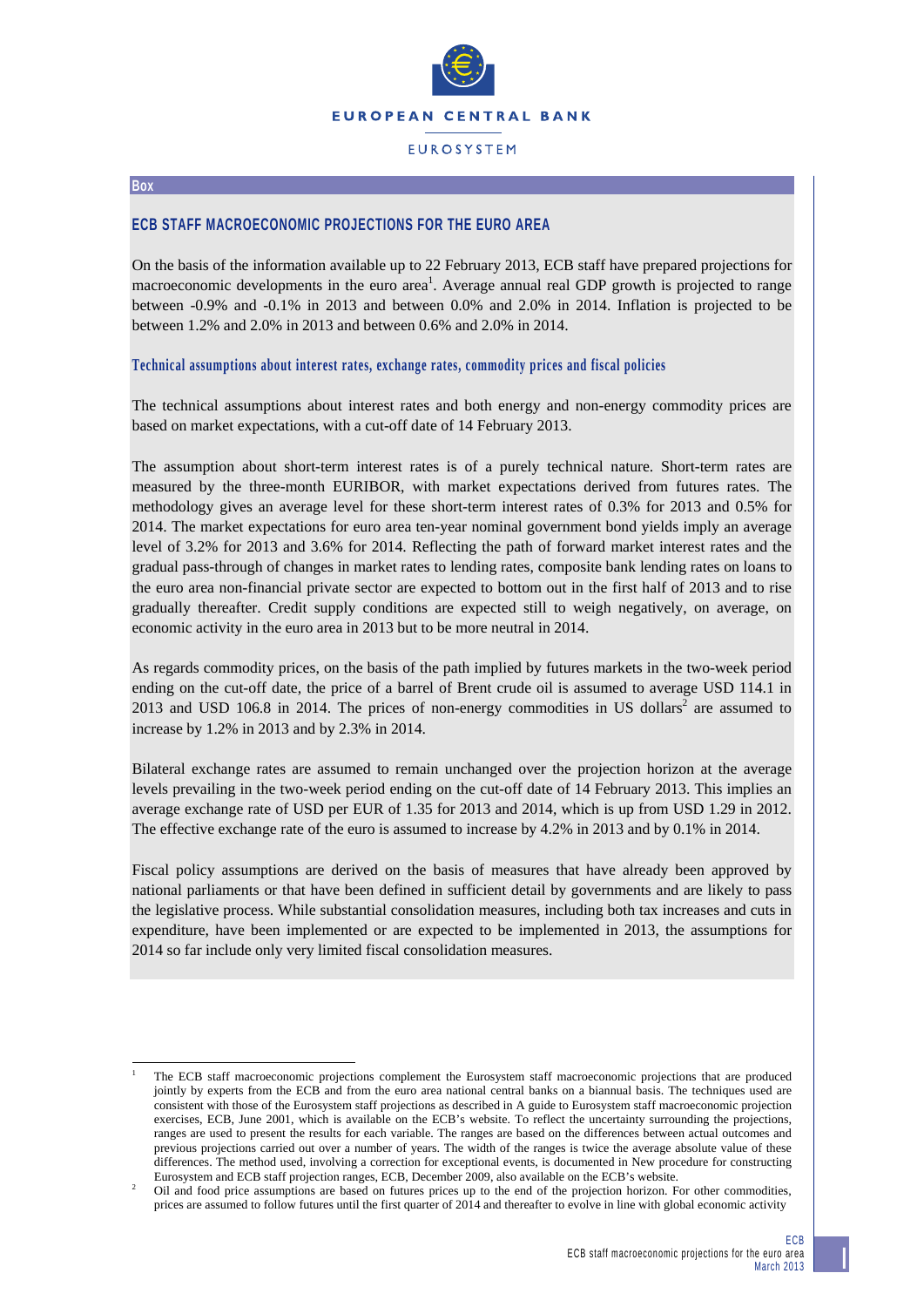#### **Projections for the international environment**

World real GDP growth (excluding the euro area) is projected to pick up gradually over the projection horizon, rising slightly from 3.7% in 2012 to 3.8% in 2013 and further to 4.4% in 2014. The expectation of this gradual pick-up is backed up by PMI surveys (outside the euro area), which have risen towards their long-term averages in recent months, thereby signalling an improvement in business sentiment. In addition, global financial market conditions have improved further as evidenced by rising stock market prices, lower financial market volatility and the reduction of key financial market spreads. However, the medium-term outlook for the key advanced economies continues to be constrained. Notwithstanding the progress made in rebalancing private sector debt, the level of households' indebtedness remains elevated in the advanced economies, while the need for tighter fiscal policies should dampen growth prospects in the coming years. At the same time, growth in emerging economies is projected to remain robust. Broadly in line with the global growth outlook, euro area foreign demand is expected to grow by 3.5% in 2013 and 6.3% in 2014, after 3.2% in 2012.

### **Real GDP growth projections**

Euro area real GDP fell by 0.6% in the fourth quarter of 2012, following a decline of 0.1% in the third quarter and of 0.2% in the second quarter. Euro area domestic demand declined significantly in the fourth quarter of the year, with both private consumption and investment dropping. Exports also fell, reflecting the weakness of trade developments observed at the end of last year.

Looking ahead, real GDP growth is expected to stabilise during the first half of the year and to recover gradually from the second half of 2013 onwards. In 2013, a gradual pick-up in export growth – supported by more favourable external demand developments, only partly offset by losses in competitiveness due to the strengthening of the euro – is likely to provide a positive stimulus to growth. The recovery is also expected to be supported by a favourable impact on domestic private demand of the accommodative monetary policy stance, as well as by the favourable impact on real disposable income of a decline in inflation, which in turn is driven partly by the appreciation of the euro and partly by the assumed weakening of commodity prices. However, the weakness of domestic demand, stemming from still overall low levels of sentiment and from the remaining deleveraging and fiscal consolidation needs in some countries, is expected to persist, with domestic demand recovering only gradually over the projection horizon. Overall, the projected recovery remains subdued by historical standards, resulting in a negative output gap over the whole projection horizon. In annual terms, real GDP is expected to grow by between -0.9% and -0.1% in 2013 and between 0.0% and 2.0% in 2014.

Considering the demand components in more detail, extra-euro area export growth is projected to gain momentum during the course of 2013 and beyond. This outlook is supported by the gradual strengthening of euro area foreign demand, although it is projected to be partly moderated by losses in competitiveness on account of the strengthening of the euro. Business investment, after likely dropping in the last quarter of 2012, is projected to weaken somewhat further in the first half of 2013, owing to still relatively weak levels of sentiment, low capacity utilisation, fragile demand prospects and adverse credit supply conditions in some countries. Having reached historically very low levels, as a share of GDP, business investment is projected to pick up from the second half of 2013, supported by the gradual strengthening in domestic and external demand and by the very low level of interest rates. Residential investment is expected to decline further in the coming quarters as a result of weak growth in disposable income, still fragile and only tentatively recovering consumer sentiment and further adjustment needs in the housing markets in some countries. These adverse impacts are expected to more than offset the effect of the relative attractiveness of housing investment in some other countries, where residential investment is supported by historically low mortgage rates. Government investment is expected to decline throughout the projection horizon due to the expected fiscal consolidation measures in several euro area countries.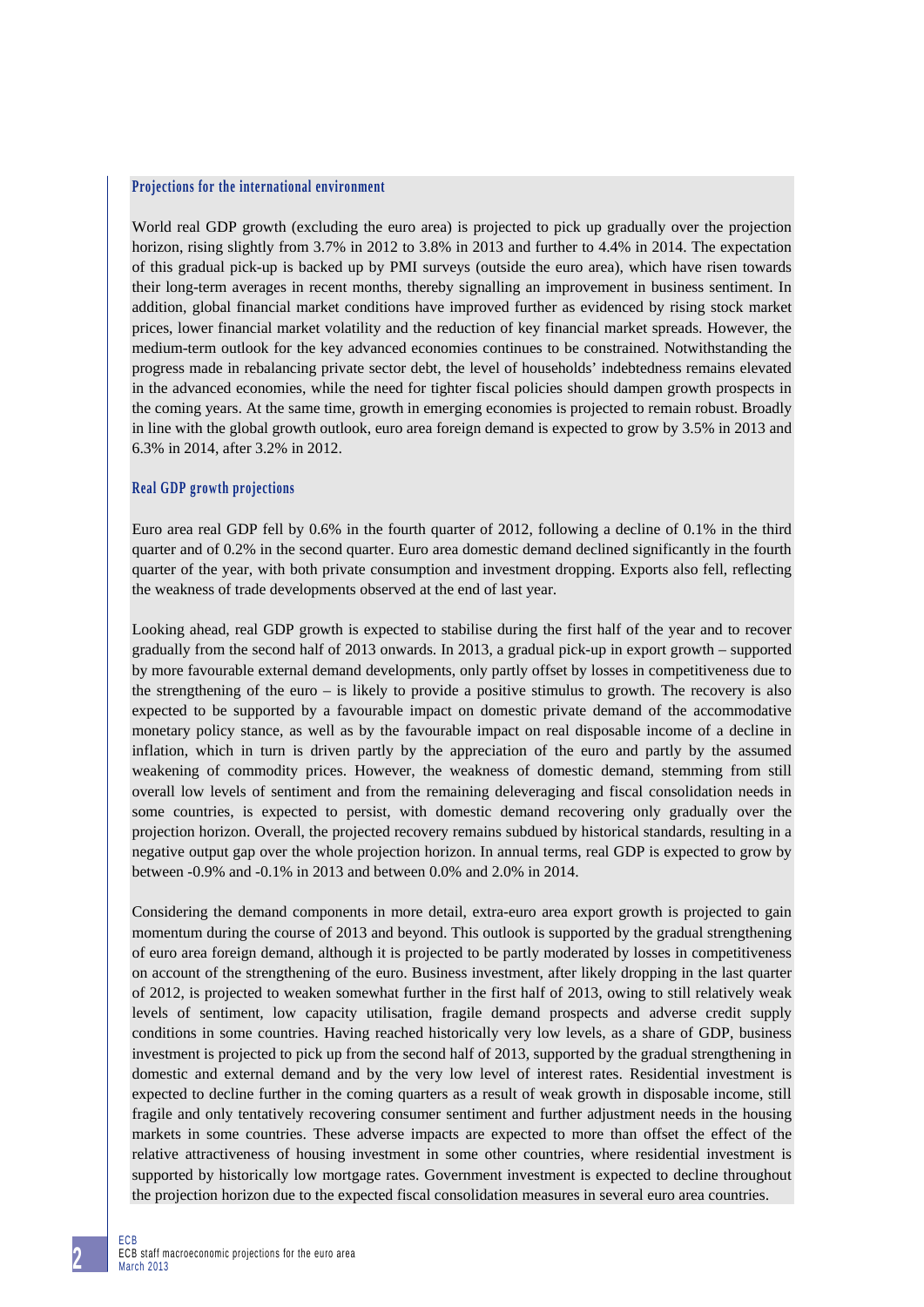Private consumption fell in the fourth quarter of 2012. This likely reflected a sharp decrease in real disposable income, only partly offset by a decline in the saving ratio as households tried to smooth consumption. Private consumption is expected to decline further in the first half of 2013 and to recover mildly during the second half of the year, broadly reflecting the pattern of real disposable income growth. In 2014, private consumption growth is projected to gain momentum owing to a pick-up in labour income as labour market conditions improve and as the adverse impact of fiscal consolidation measures recedes. However, a rise in the saving ratio – reflecting persistently high unemployment rates and the need to reduce household indebtedness – is expected to dampen the recovery of private consumption in 2014. Government consumption is projected to decline in 2013 due to fiscal consolidation efforts and to increase modestly in 2014.

Extra-euro area imports are projected to rebound from their recent weakness during the course of 2013 and beyond, reflecting the gradual recovery of total demand. With stronger growth in exports than in imports, net trade is expected to contribute positively to GDP growth over the projection horizon, although to a lesser extent than in 2012. The current account surplus is expected to increase over the projection horizon owing to an increasing trade surplus.

| Table A Macroeconomic projections for the euro area |  |  |  |
|-----------------------------------------------------|--|--|--|
|-----------------------------------------------------|--|--|--|

| (average annual percentage changes) |        |               |              |
|-------------------------------------|--------|---------------|--------------|
|                                     | 2012   | 2013          | 2014         |
| <b>HICP</b>                         | 2.5    | $1.2 - 2.0$   | $0.6 - 2.0$  |
|                                     |        |               |              |
| Real GDP                            | $-0.5$ | $-0.9 - -0.1$ | $0.0 - 2.0$  |
| Private consumption                 | $-1.2$ | $-1.3 - -0.3$ | $-0.3 - 1.5$ |
| Government consumption              | 0.0    | $-0.9 - -0.1$ | $-0.4 - 1.2$ |
| Gross fixed capital formation       | $-4.0$ | $-3.8 - -1.0$ | $-0.9 - 3.5$ |
| Exports (goods and services)        | 2.9    | $-1.3 - 3.5$  | $0.8 - 7.8$  |
| Imports (goods and services)        | $-0.7$ | $-2.1 - 2.3$  | $1.0 - 7.2$  |

1) The projections for real GDP and its components refer to working day-adjusted data. The projections for imports and exports include intra-euro area trade.

### **Price and cost projections**

The headline HICP inflation rate, which in February 2013 stood at 1.8% according to Eurostat's flash estimate, is expected to fall further in the course of 2013, following the projected strong decline in the annual rates of energy price inflation and, to a lesser extent, food price inflation, from the elevated levels reached in 2012. The projected drop in energy price inflation partly reflects downward base effects from the expected fading away of the impact of past increases in oil prices, as well as their assumed gradual decline over the projection horizon. Similarly, the projected decline in food price inflation reflects downward base effects, as the impact of past increases fades away, and the assumption that international and European food commodity prices ease somewhat over the projection horizon. HICP inflation excluding food and energy is projected to ease marginally in 2013, reflecting the appreciation of the euro and subdued economic developments. This measure of inflation is projected to edge up only slightly in 2014, reflecting the modest recovery of activity. In annual average terms, HICP inflation is projected to decline from 2.5% in 2012 to between 1.2% and 2.0% in 2013 and further to between 0.6% and 2.0% in 2014.

**3**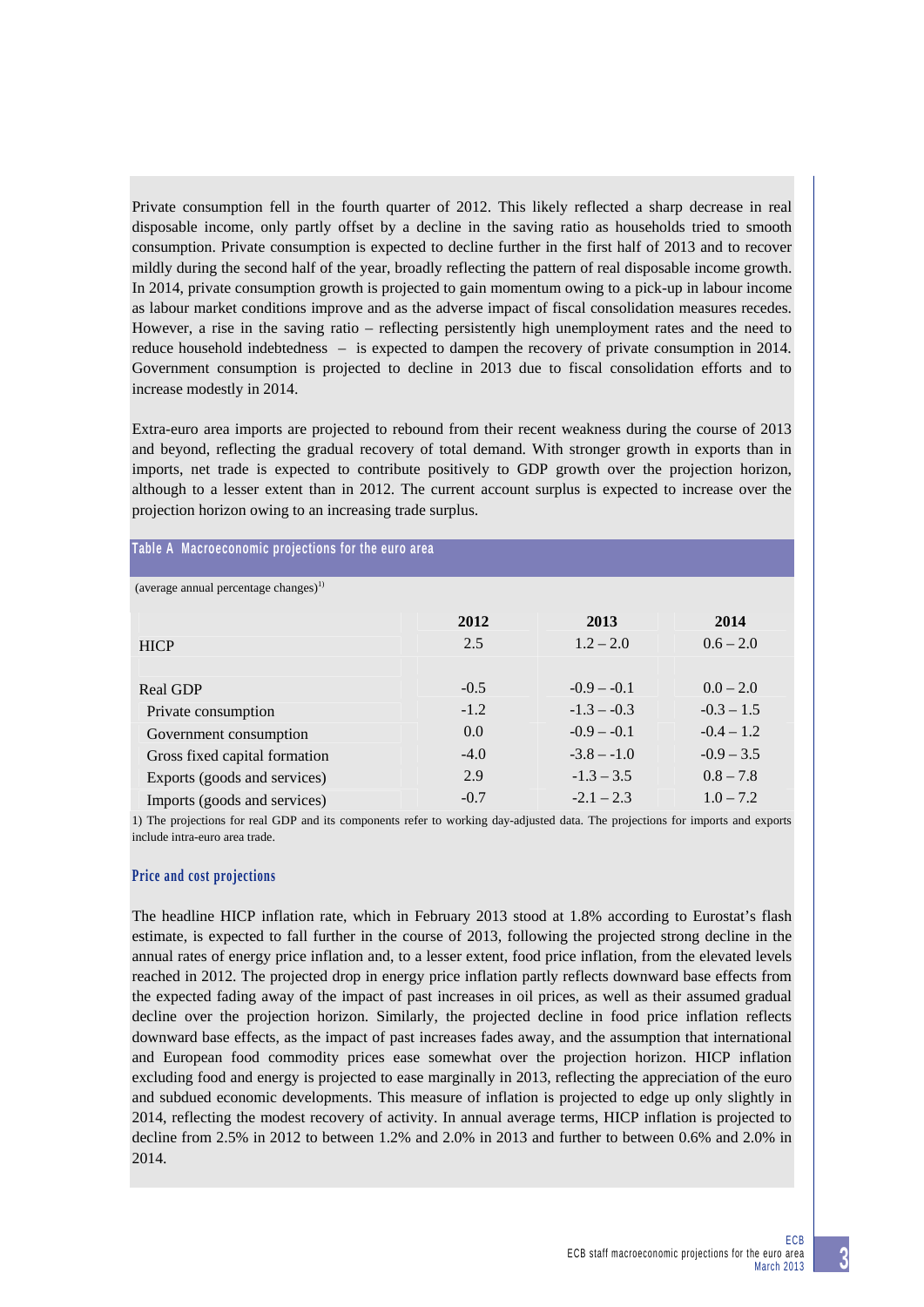In more detail, external price pressures have eased in recent months due to the appreciation of the euro. The annual growth rate of the import deflator is projected to fall in 2013, before stabilising slightly in 2014, as the downward impact of the stronger exchange rate of the euro is assumed to fade away. Turning to domestic price pressures, the annual growth rate of compensation per employee is expected to remain subdued in 2013 and 2014 on account of the weakness of the labour market situation. Taking into account the projected fall in consumer price inflation, real compensation per employee is projected to increase gradually over the projection horizon, following declines in 2011 and 2012. Unit labour cost growth is projected to remain relatively elevated in 2013, as productivity growth will be substantially weaker than wage growth. As productivity growth is expected to pick up in 2014, reflecting a faster recovery in activity than in employment, unit labour cost growth is expected to decline. The profit margin indicator, calculated as the ratio of the GDP deflator at basic prices to unit labour costs, is expected to fall somewhat further in 2013, following a stronger decline in 2012, compensating for the relatively strong increase in unit labour costs. Thereafter, lower unit labour cost growth and gradually improving economic conditions are expected to support a recovery in profit margins. As part of fiscal consolidation plans, increases in administered prices and indirect taxes are expected to make a relatively large contribution to HICP inflation in 2013 and in 2014, even if this consolidation is slightly smaller than in 2012.

#### **Comparison with the December 2012 staff projections**

Compared with the Eurosystem staff macroeconomic projections published in the December 2012 issue of the Monthly Bulletin, the upper end of the range for real GDP growth in the euro area for 2013 has been revised downwards. This revision mostly reflects the weak outcome of real GDP in the fourth quarter of 2012, which implies a mechanically more negative carry-over effect into the average annual growth rate for 2013. However, the quarterly growth profile for 2013 is broadly unrevised. The range for average annual real GDP growth in 2014 has been revised slightly downwards. With regard to HICP inflation, the projection range for 2013 is somewhat narrower. For 2014, the upper end of the range is slightly lower than in the December 2012 projection, mainly reflecting the impact of the stronger exchange rate of the euro.

#### **Table B Comparison with the December 2012 projections**

(average annual percentage changes)

|                          | 2013          | 2014        |
|--------------------------|---------------|-------------|
| Real GDP – December 2012 | $-0.9 - 0.3$  | $0.2 - 2.2$ |
| Real GDP $-$ March 2013  | $-0.9 - -0.1$ | $0.0 - 2.0$ |
|                          |               |             |
| $HICP - December 2012$   | $1.1 - 2.1$   | $0.6 - 2.2$ |
| $HICP - March 2013$      | $1.2 - 2.0$   | $0.6 - 2.0$ |
|                          |               |             |

# **Comparison with forecasts by other institutions**

A number of forecasts for the euro area are available from both international organisations and private sector institutions (see Table C). However, these forecasts are not strictly comparable with one another or with the ECB staff macroeconomic projections, as they were finalised at different points in time. Additionally, they use different (partly unspecified) methods to derive assumptions for fiscal, financial and external variables, including oil and other commodity prices. Finally, there are differences in working day adjustment methods across different forecasts.

**4**